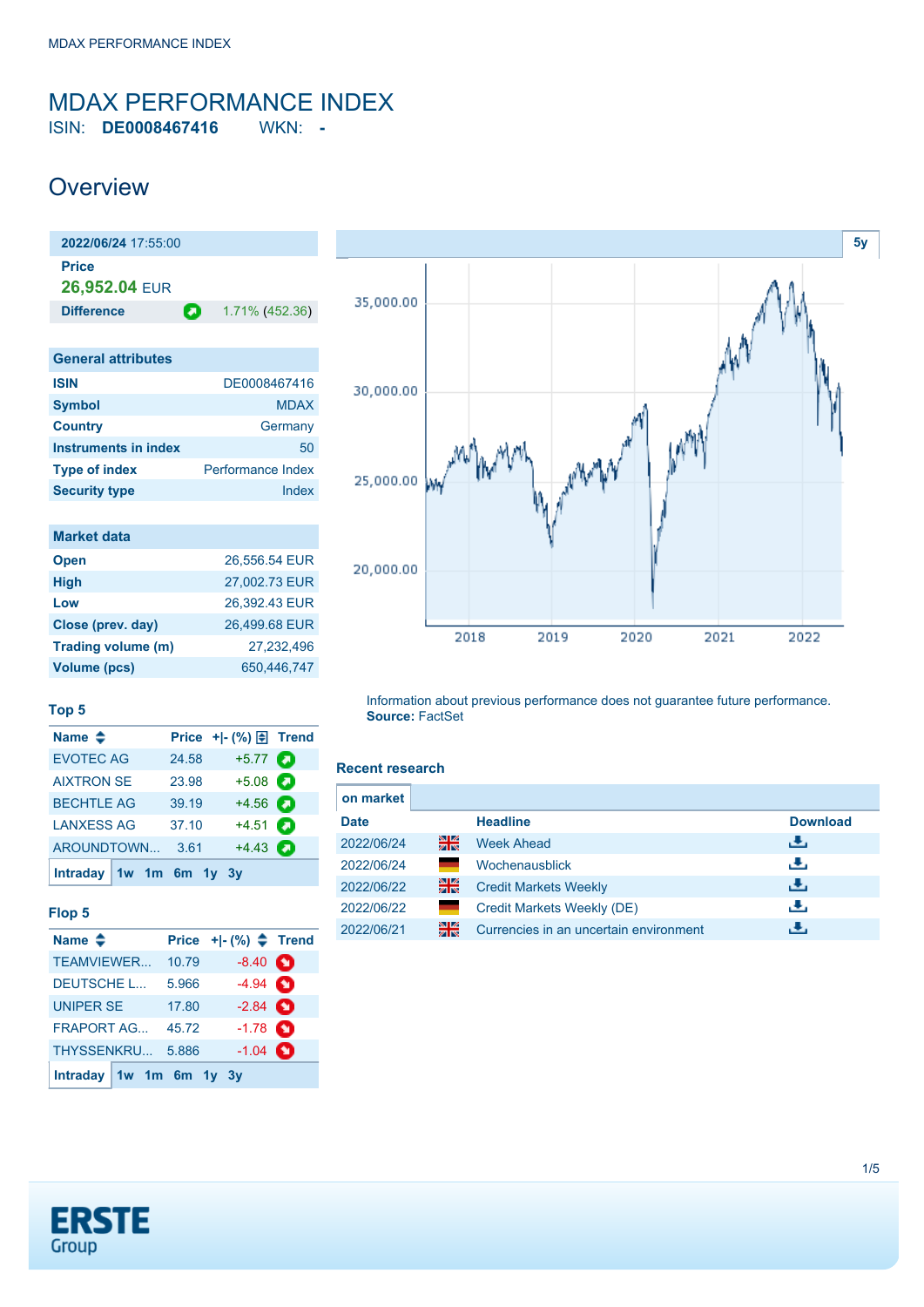#### MDAX PERFORMANCE INDEX

| <b>Futures and Options</b> |   |
|----------------------------|---|
| <b>Related Futures</b>     | 5 |
| <b>Related Options</b>     |   |

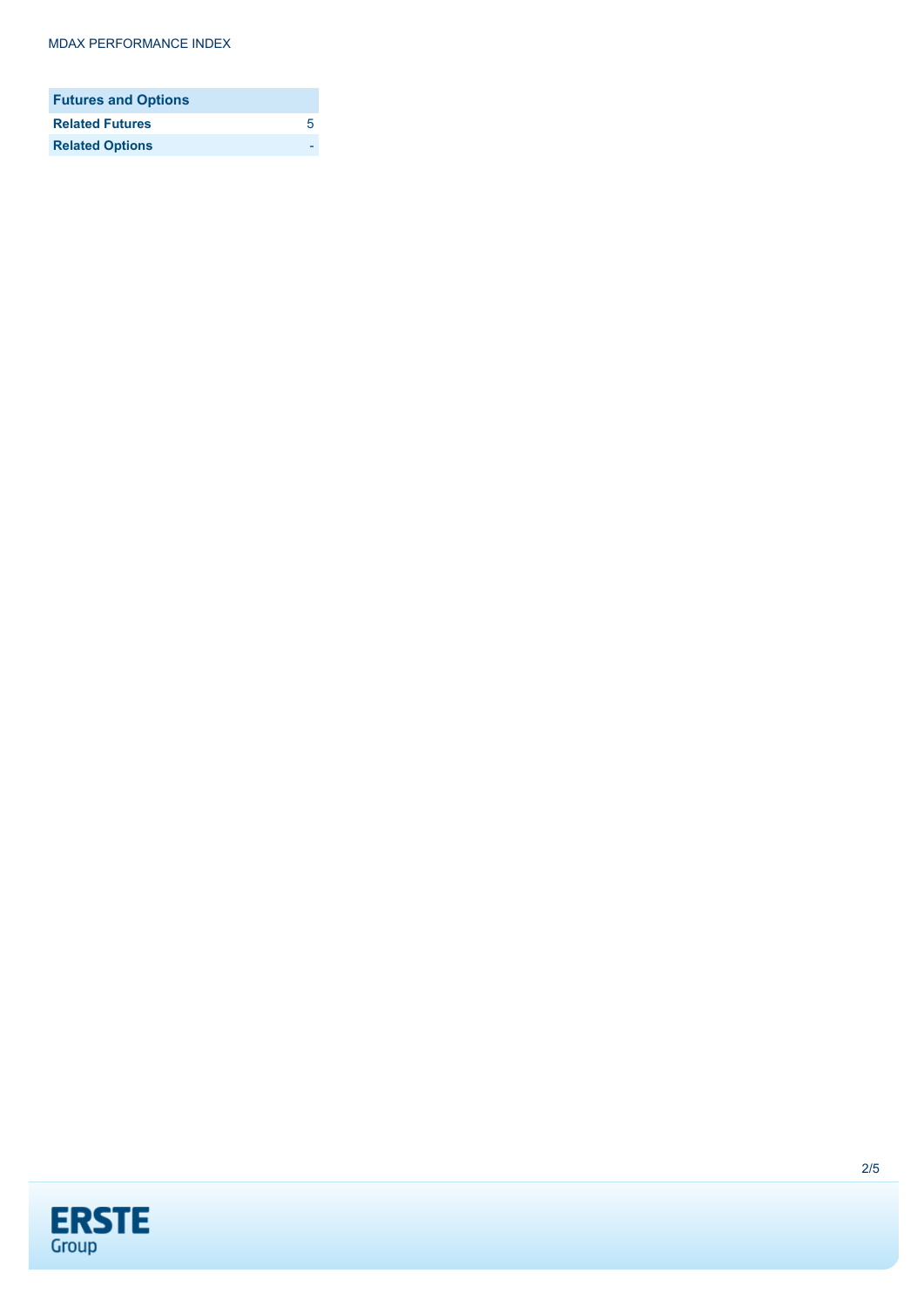# **Details**

**2022/06/24** 17:55:00 **Price**

**26,952.04** EUR

**Difference 1.71% (452.36)** 

| <b>General attributes</b> |              |
|---------------------------|--------------|
| <b>ISIN</b>               | DE0008467416 |
| <b>Symbol</b>             | <b>MDAX</b>  |
| <b>Country</b>            | Germany      |
| <b>Security type</b>      | Index        |
| Instruments in index      | 50           |

| <b>Market data</b> |  |  |  |
|--------------------|--|--|--|
|                    |  |  |  |
|                    |  |  |  |

| <b>Open</b>        | 26,556.54 EUR |
|--------------------|---------------|
| <b>High</b>        | 27,002.73 EUR |
| Low                | 26,392.43 EUR |
| Close (prev. day)  | 26,499.68 EUR |
| Trading volume (m) | 27,232,496    |
| Volume (pcs)       | 650,446,747   |
|                    |               |

### **Performance and Risk**

|                                           | 6m    | 1v                              | 3v    |
|-------------------------------------------|-------|---------------------------------|-------|
| Perf $(\%)$                               |       | $-22.63\%$ $-21.52\%$ $+5.82\%$ |       |
| Perf (abs.) -7,882.01 -7,391.80 +1,482.06 |       |                                 |       |
| <b>Beta</b>                               |       |                                 |       |
| <b>Volatility</b>                         | 26.55 | 20.78                           | 21.67 |



Information about previous performance does not guarantee future performance. **Source:** FactSet

| <b>Price data</b>                           |                            |
|---------------------------------------------|----------------------------|
| Ø price 5 days   Ø volume 5 days (pcs.)     | 27,138.73 EUR (18,266,439) |
| Ø price 30 days   Ø volume 30 days (pcs.)   | 28,815.78 EUR (19,374,097) |
| Ø price 100 days   Ø volume 100 days (pcs.) | 30,319.66 EUR (19,421,685) |
| Ø price 250 days   Ø volume 250 days (pcs.) | 33,087.48 EUR (16,828,245) |
| <b>YTD High   date</b>                      | 35,710.74 EUR (2022/01/04) |
| <b>YTD Low   date</b>                       | 26,386.52 EUR (2022/06/23) |
| 52 Weeks High   date                        | 36,428.86 EUR (2021/09/02) |
| 52 Weeks Low   date                         | 26,386.52 EUR (2022/06/23) |

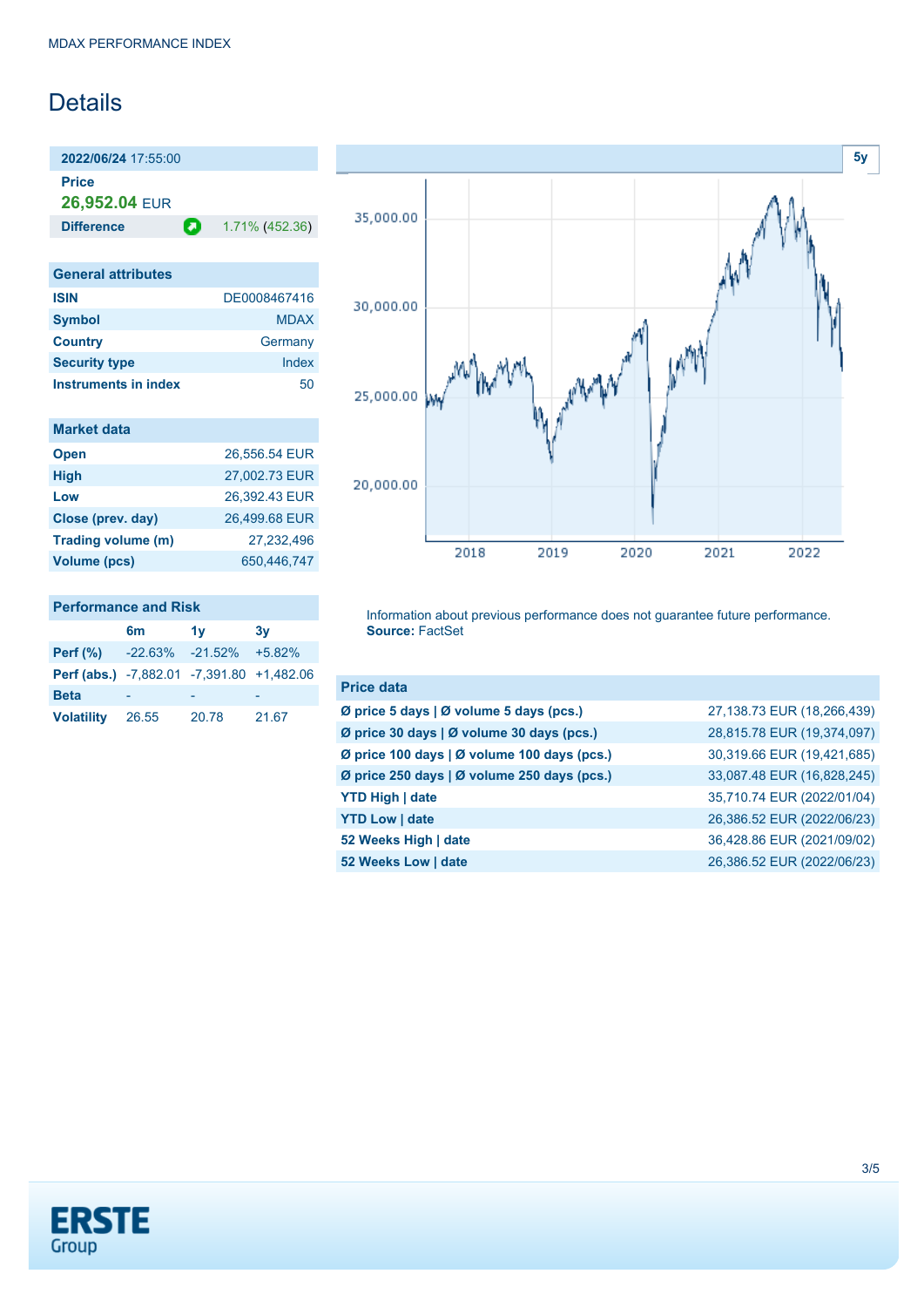# **Composition**

| Name $\clubsuit$<br><b>ISIN</b>                  | <b>Price</b> | Diff % $\triangleq$<br>$Diff +/-$ | Performance $\clubsuit$ | <b>Date</b><br><b>Time</b> | Turnover Pc. ♦<br>Turnover Money $\div$ |
|--------------------------------------------------|--------------|-----------------------------------|-------------------------|----------------------------|-----------------------------------------|
| <b>AIXTRON SE</b><br>DE000A0WMPJ6                | 23.98        | 5.08%<br>1.16                     |                         | 22/06/24<br>17:36:39       | 413,768<br>9,848,766.36                 |
| <b>AROUNDTOWN SA</b><br>LU1673108939             | 3.61         | 4.43%<br>0.15                     |                         | 22/06/24<br>17:44:08       | 2,558,934<br>9,160,474.28               |
| <b>AURUBIS AG</b><br>DE0006766504                | 68.00        | 0.27%<br>0.18                     |                         | 22/06/24<br>17:35:19       | 188,806<br>12,850,605.50                |
| <b>BECHTLE AG</b><br>DE0005158703                | 39.19        | 4.56%<br>1.71                     |                         | 22/06/24<br>17:35:14       | 172,763<br>6,734,033.02                 |
| <b>BEFESA S.A.</b><br>LU1704650164               | 49.42        | 0.77%<br>0.38                     |                         | 22/06/24<br>17:35:21       | 119,875<br>5,927,446.54                 |
| <b>CANCOM SE</b><br>DE0005419105                 | 34.94        | 1.81%<br>0.62                     |                         | 22/06/24<br>17:35:15       | 63,282<br>2,209,857.66                  |
| <b>CARL ZEISS MEDITEC AG</b><br>DE0005313704     | 114.15       | 3.35%<br>3.70                     |                         | 22/06/24<br>17:35:02       | 118,609<br>13,525,908.05                |
| <b>COMMERZBANK AG</b><br><b>DE000CBK1001</b>     | 7.328        | $-0.25%$<br>$-0.02$               |                         | 22/06/24<br>17:35:09       | 10,524,765<br>76,565,598.69             |
| CTS EVENTIM AG & CO. KGAA<br>DE0005470306        | 56.40        | 1.26%<br>0.70                     |                         | 22/06/24<br>17:35:16       | 93,728<br>5,281,014.55                  |
| <b>DELIVERY HERO SE</b><br>DE000A2E4K43          | 39.59        | 3.80%<br>1.45                     |                         | 22/06/24<br>17:35:06       | 1,739,047<br>66,855,613.15              |
| DEUTSCHE LUFTHANSA AG<br>DE0008232125            | 5.966        | $-4.94%$<br>$-0.31$               |                         | 22/06/24<br>17:35:14       | 6.414.477<br>38,655,091.81              |
| <b>DEUTSCHE WOHNEN SE</b><br>DE000A0HN5C6        | 22.75        | 3.41%<br>0.75                     |                         | 22/06/24<br>17:35:28       | 227,687<br>5,154,410.90                 |
| <b>DÜRR AG</b><br>DE0005565204                   | 22.48        | 3.12%<br>0.68                     |                         | 22/06/24<br>17:35:16       | 118,854<br>2,652,682.18                 |
| <b>ENCAVIS AG</b><br>DE0006095003                | 17.66        | 1.09%<br>0.19                     |                         | 22/06/24<br>17:35:05       | 206,974<br>3,655,035.83                 |
| <b>EVONIK INDUSTRIES AG</b><br>DE000EVNK013      | 21.41        | 4.24%<br>0.87                     |                         | 22/06/24<br>17:43:30       | 698,921<br>14,863,233.25                |
| <b>EVOTEC AG</b><br>DE0005664809                 | 24.58        | 5.77%<br>1.34                     |                         | 22/06/24<br>17:35:05       | 382,240<br>9,358,698.85                 |
| <b>FRAPORT AG FFM AIRPORT SE</b><br>DE0005773303 | 45.72        | $-1.78%$<br>$-0.83$               |                         | 22/06/24<br>17:35:05       | 149,395<br>6,860,213.59                 |
| <b>FREENET AG</b><br>DE000A0Z2ZZ5                | 23.60        | 0.21%<br>0.05                     |                         | 22/06/24<br>17:39:54       | 693.471<br>16,341,966.98                |
| <b>FUCHS PETROLUB SE VZ</b><br>DE000A3E5D64      | 25.52        | $-0.62%$<br>$-0.16$               |                         | 22/06/24<br>17:35:13       | 169,208<br>4,321,226.52                 |
| <b>GEA GROUP AG</b><br>DE0006602006              | 33.19        | 2.15%<br>0.70                     |                         | 22/06/24<br>17:35:04       | 457,037<br>15,126,063.36                |
| <b>GERRESHEIMER AG</b><br>DE000A0LD6E6           | 65.70        | 2.34%<br>1.50                     |                         | 22/06/24<br>17:35:13       | 57.759<br>3,776,754.15                  |
| <b>GRAND CITY PROPERTIES S.A</b><br>LU0775917882 | 14.59        | 2.82%<br>0.40                     |                         | 22/06/24<br>17:35:03       | 130.359<br>1,893,162.21                 |
| <b>HUGO BOSS AG</b><br>DE000A1PHFF7              | 49.16        | 0.94%<br>0.46                     |                         | 22/06/24<br>17:35:02       | 421.914<br>20,588,757.94                |
| <b>JUNGHEINRICH AG VZ</b><br>DE0006219934        | 22.14        | 0.45%<br>0.10                     |                         | 22/06/24<br>17:35:19       | 173,593<br>3,831,555.56                 |
| K+S AG<br>DE000KSAG888                           | 23.08        | 1.14%<br>0.26                     |                         | 22/06/24<br>17:35:24       | 1,085,641<br>24,490,286.77              |